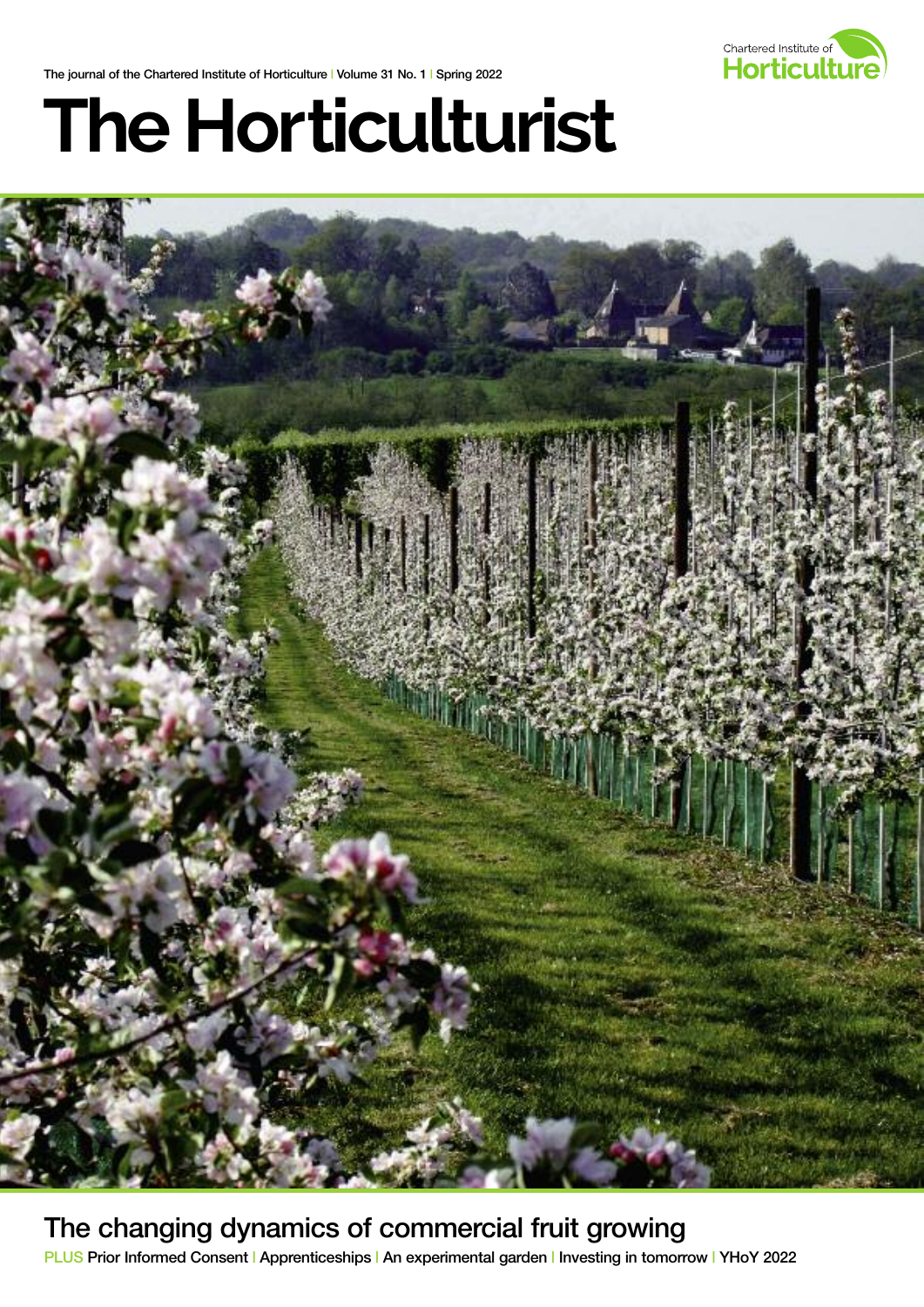### **CONTENTS**







Volume 31 No. 1 | Spring 2022

#### **IN THIS ISSUE**

#### **4 The changing dynamics of commercial fruit growing**

James Simpson describes how innovation and increasing mechanisation have changed the face of apple production

#### **8 PIC before you pluck**

Noeleen Smyth reports on the way plant hunting and collecting has changed with the principle of Prior Informed Consent (PIC)

**11 A late eighteenth century experimental garden**

Clare Hickman outlines the backstory of experimental gardens

#### **14 Earn while you learn**

Ros Burnley focuses on the power of apprenticeships as a means of increasing and developing the horticultural workforce

**18 Institute news 21 Investing in tomorrow's horticulturists** CIH Working Group Report

**22 Obituaries** Tributes to Peter Seabrook, Margaret McKendrick and Derek Hargreaves **24 Book reviews**

#### **25 Branch reports**

**30 Horticultural research**

Fruit crops



**Cover** Apple blossom at Hononton Farm, Brenchley, Kent, one of the Adrian Scripps' orchards. (photo: Adrian Scripps Ltd/James Simpson)

#### **The journal of the Chartered Institute of Horticulture promotes and disseminates best practice and achievement in the science, technology, education, business, and art of horticulture to all professional horticulturists.** ISSN 0964 8992

**Editor** Barbara Segall CHort FCIHort **Proofreader** Sue Minter CHort FCIHort VMM **Designer** Made In Earnest **Printer** Blackmore **Publisher** Hall-McCartney (on behalf of the CIH)

**Chartered Institute of Horticulture** BGA House, Nottingham Road, Louth,

Lincolnshire LN11 0WB 03330 050181 cih@horticulture.org.uk **www.horticulture.org.uk**

**Facebook** CIHort **Twitter** @CIHort **Instagram** @CIHort Registered charity No. 1159140

#### **FROM THE PRESIDENT**

As spring approaches the challenges presenting to our industry are greater than have been for decades. Energy prices are having an effect on growers. Gas prices have risen four-fold, and the action by Russia in Ukraine has exacerbated the situation. Coupled with the rise in cost of fertilisers, and the shortage of seasonal workers, some businesses are questioning their viability. For high-energy growers, the energy costs are either their major or second highest cost after labour and cannot be sustained in the long term.

The government has recently published its survey on horticulture business development, productivity and sustainability. The objective was to collect data on the current and future direction of the horticulture sector in England. A representative sample of growers of ornamentals and edibles were invited to participate. Growers were asked about their plans for business growth in the next five years. Some 69% of edible growers and 55% of ornamental growers indicated that they are more likely to expand. In answer to another question growers highlighted a number of reasons that would prevent expansion. They included lack of investment, shortage of labour and demand for the domestic product. The full survey can be viewed on the government website.

The Institute is playing an integral part in round-table discussions and decision-making with a number of businesses, related charities and other connected organisations. Education is one of our priorities and our Development Officer, Helen Sessions, has increased her involvement across the spectrum.

The five-year strategic plan is now complete and the Management Board is actively working on its implementation. A summary can be found on the website. Key objectives include developing support for new entrants, helping members to achieve chartership status, peer-to-peer networking, fostering innovation and promoting education and training. The Council of Trustees has committed to increased provision for student members and will continue to support and develop careers. Approval has also been granted to form specialist interest groups.

During the pandemic we have seen a rise in the need for support in every walk of life with people isolated and working from home, many young people being educated online, and many people may be at risk of losing their jobs. We have also seen a number of career changers entering the industry.

I am pleased to say that the first of these Special Interest Groups, Social and Therapeutic Horticulture, will be launched shortly. This will provide a platform for an important group of members to have a collective voice. A new committee will be formed and the chair will represent the group on the Council of Trustees.

After almost a year in post I am pleased that we have progressed in many areas. The Council of Trustees and Branch Chairs are actively involved in decision-making and the Management Board continues to progress all aspects of our work. I am looking forward to seeing many of you at the AGM in Harrogate on 23 April.

#### **Susan Nicholas FCIHort, President president@horticulture.org.uk**

#### **Write for** *The Horticulturist*

Much of the content of *The Horticulturist* arises from voluntary contributions from members in the shape of ideas, articles and photographs.

If you are interested in writing an article for the journal or have a newsworthy item please contact the Editor, Barbara Segall, at barbara@bsegall.plus.com.

**Issue copy dates** Summer 2022 issue: 24 May Autumn 2022 issue: 28 September Spring 2023 issue: 25 January

#### **Paper stock**

You will notice that *The Horticulturist* is printed on 100% recycled paper.

This is the second phase of our efforts to protect our environment and complements the recent introduction of the compostable sleeve.

We hope you will enjoy the look and feel of the journal.

#### **Advertising enquiries**

Hall-McCartney Limited, Heritage House, PO Box 21, Baldock, Hertfordshire SG7 5SH 01462 896688 cih@hall-mccartney.co.uk

**Subscriptions** £90 (UK & Ireland) £118 / €146 / US\$162 (overseas addresses)

All prices include cost of postage by air, except in UK. There is a 5% reduction for agency subscriptions. Orders and inquiries should be made to the Secretariat at the Institute.

#### **Copyright**

The Chartered Institute of Horticulture (CIH) all rights reserved. No part of this publication may be reproduced in any form or by any means or stored in a retrieval system without the written permission of the CIH. Views expressed in *The Horticulturist* are not necessarily those of the Editor or of the CIH. The CIH does not endorse any products or services advertised within the pages of *The Horticulturist*.



FSO' CCOS'S?

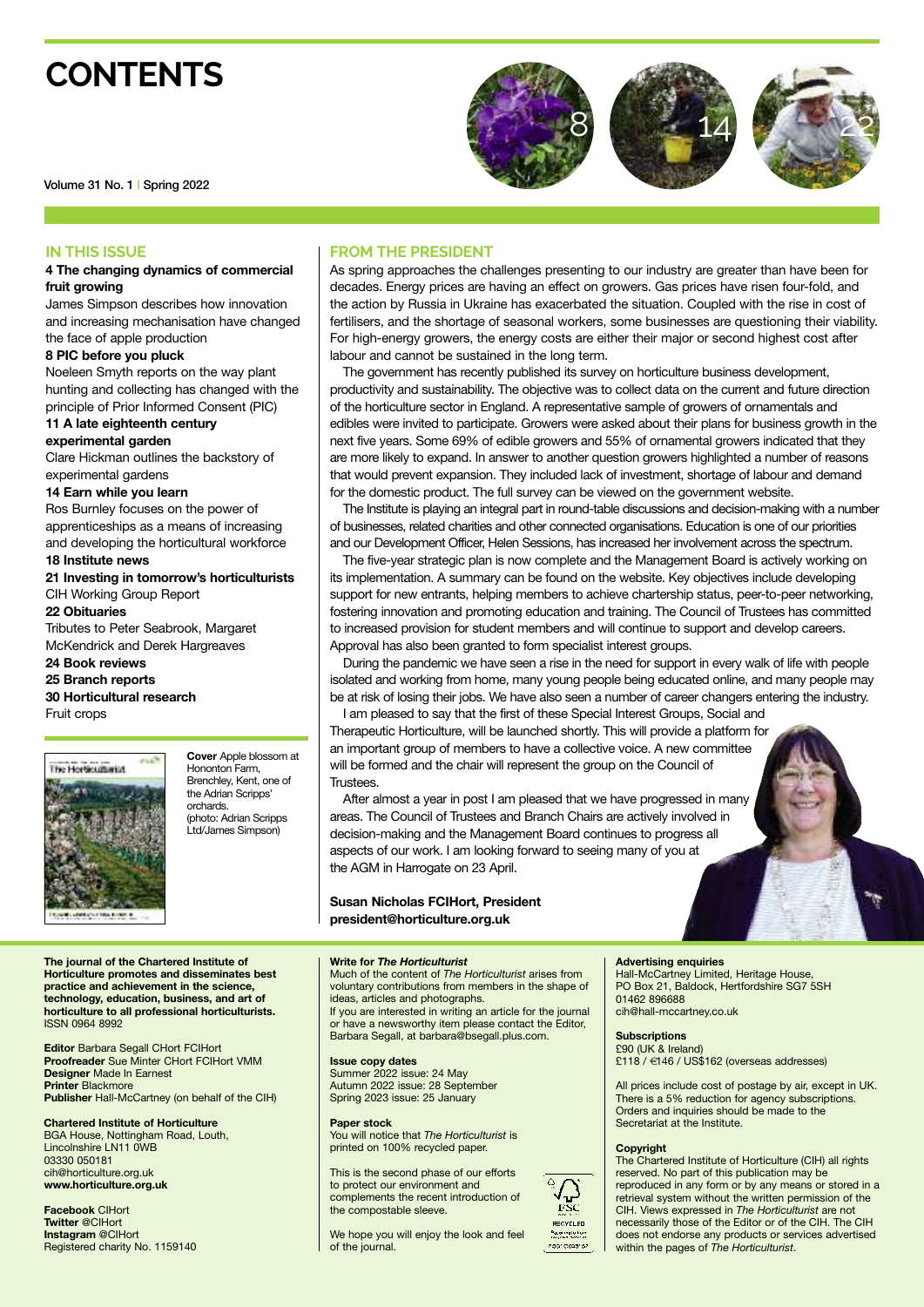## **The changing dynamics of commercialfruit growing**

FRUIT PRODUCTION **James Simpson** describes how innovation and the introduction of increasing mechanisation have changed the face of apple production. He details the leading developments in robotic fruit packing, internal quality assessment and sugar analysis, dynamically controlled atmosphere storage and intensive single row orchards grown under hail netting.

I don't consider myself old or long in the tooth, but I do reflect frequently and find myself wishing for the 'good old days', if that's what they were? I enjoy a dynamic role in a forward-thinking, innovative business. The business hasn't changed, but the feeling is different. Perhaps the good old days are viewed through rose-tinted specs or perhaps my role and responsibilities have changed. It might be as simple as the challenges are harder or different, but something doesn't feel the same.

I don't believe I am alone in feeling this. Many in the industry would agree that it is the

challenges that have changed.

I am involved in primary horticulture: we plant trees, grow apples, harvest and deliver them to the retailer's shelf. We are a fully integrated business with control of our supply chain. I use the word control lightly as the burden of regulation and customer requirement seem to endlessly rise, hence we don't always feel we have control.

As a positive, cup half-full person, I have always enjoyed challenges and continually work to find answers and solutions. We have invested in our orchards, innovated our planting systems and driven up quality and productivity. We now

regularly produce twice the tonnage on the same area we did 12-15 years ago.We have achieved this through more dense planting systems, newer varieties and clones. We have taken average yields from 30-35 tonnes per hectare to 65-70, with the very best orchards producing over 90 tonnes per hectare. The figure of 70 tonnes per hectare equates to over 450,000 apples, all hand-picked.

We have streamlined our machinery and reduced labour and inputs per tonne. Our sprayers now cover three rows of trees rather than one, our orchards are covered with hail nets that drape to the ground, protecting fruit from